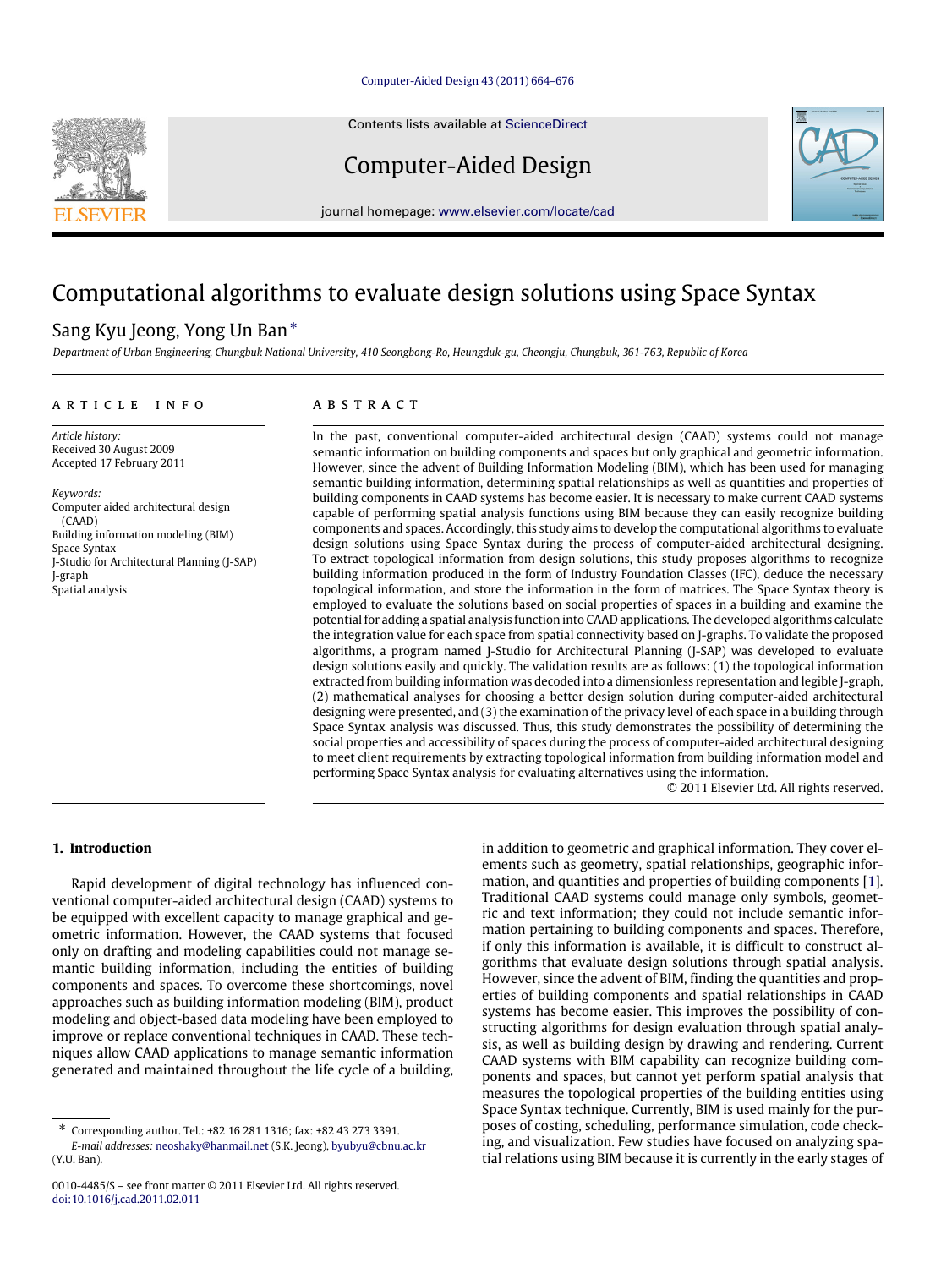<span id="page-1-0"></span>

Fig. 1. The Markus/Maver map of the design process. *Source:* [\[8,](#page--1-1) p. 35].

development. The Space Syntax method introduced by Hillier and Hanson [\[2](#page--1-2)[,3\]](#page--1-3) has mainly been used for the quantitative analysis of spatial relations. Therefore, the aim of this study is to develop computational algorithms that can evaluate design solutions using Space Syntax during computer-aided architectural designing.

### **2. Backgrounds and literature review**

In this section, we introduce the theories and techniques employed in this study and review related works on evaluating design solutions in architectural design.

#### *2.1. Design process*

The building design process has been practiced for hundreds of years but was only first formalized in the 1960s [\[4\]](#page--1-4). Markus [\[5,](#page--1-5)[6\]](#page--1-6) and subsequently Maver [\[7\]](#page--1-7) suggested that we need to go through the decision sequence of analysis, synthesis, appraisal, and decision at increasingly detailed levels of the design process [\[5–9\]](#page--1-5). They elaborated maps of the architectural design process detailed in decision sequence as shown in [Fig. 1.](#page-1-0)

The inter-winding phases in this process are as follows [\[10\]](#page--1-8),

- Problem analysis is the phase in which the designer attempts to identify all the elements of the problem.
- Solution synthesis is the creative phase of the design process, in which the architect forms ideas and possible solutions that might address the goals, constraints, and opportunities established during the problem analysis.
- The solutions that emerge from the synthesis phase of the design process are often incomplete, may not address all the requirements, and contain internal conflicts. They must be evaluated rationally in the evaluation phase.

#### *2.2. BIM*

The concept of BIM has many origins. The term BIM was introduced by Autodesk [\[11\]](#page--1-9) in 2002. It is an innovative approach to building design, construction and management. BIM stands for both the building information model and building information modeling. The building information model is a set of information generated and maintained throughout the life cycle of a building. The building information modeling is the process of generating and managing a building information model [\[12\]](#page--1-10). According to Wikipedia, the free encyclopedia [\[1\]](#page--1-0), ''BIM covers geometry, spatial relationships, light analysis, geographic information, quantities and properties of building components''.

Eastman extensively used the concept and term of building product model which is basically the same as the BIM, in his book and paper [\[1](#page--1-0)[,13,](#page--1-11)[14\]](#page--1-12). Jeong et al. [\[15\]](#page--1-13) developed a program that can generate and correct a building floor plan using shape grammars to operate semantic building information represented as building components such as a wall, window, or door. Hwang and Choi [\[16\]](#page--1-14) suggested an approach for constructing the floor plan's database on the basis of the content of space. The BIM is able to achieve such improvements by modeling representations of the actual parts and pieces being used to build a building.

Traditional CAAD programs internally represent data using geometric entities such as points, lines, rectangles, and planes [\(Fig. 2\(](#page--1-15)a)). Thus, they cannot capture domain-specific information about entities. In the case of the Architecture, Engineering & Construction (AEC) industry, technological progress has been severely constrained by the limited intelligence of such applications in representing buildings and being able to extract relevant information from the representation that is needed for design, analysis, construction management, operation, and other purposes. To overcome the limitations of general-purpose geometric representations, researchers have been developing and using object-based data models that are specific to their domain. This translates to a data model that is built around building entities and their relationships [\(Fig. 2\(](#page--1-15)b)). Such a data model is rich in information about the building that can be extracted and used for various purposes, be it documentation, visualization, or analysis [\[17\]](#page--1-16). Thus, information about building components and spatial relationships can be easily obtained from an application using a building information model (building data model), whereas several complex calculations are required to derive the same information from an application using a geometric data model.

#### *2.3. Graph theory and Space Syntax*

Methods for spatial analysis are often based upon graph theory. In 1736, Leonhard Euler solved the problem referred to as the Seven Bridges of Koenigsberg [\[18\]](#page--1-17). At the time, the seven bridges were built on the Pregel River in the city of Koenigsberg (now Kaliningrad, Russia) in Prussia. The problem is whether it is possible to walk a route that crosses each bridge exactly once. Euler simplified the city map into a graph by regarding the land areas as vertices and the bridges as edges, as shown in [Fig. 3,](#page--1-18) and proved that it was impossible. The reason for this is that each vertex has an odd number of edges. For example, vertex *A* is of degree 3 and vertex *B* is of degree 5. As all vertices have odd number of edges, it is impossible to re-enter any vertex after leaving it and then using each edge only once, and this makes starting and ending at the same point impossible.

The resolution by Euler presaged the idea of topology and laid the foundations of graph theory. Topology begins with a consideration of the nature of space, investigating both its local structure and its global structure. Topology is a branch of mathematics that is an extension of geometry and includes many subfields. Steadman [\[19\]](#page--1-19) explored the relationship between graph and geometry and discussed a systematic way in which plans satisfying size constraints can be developed from a given graph.

Space Syntax is based on topology and graph theory, and it has been used mainly for the analysis of spatial configurations. The methodology is the theory and analysis technique introduced by Hillier and Hanson [\[2,](#page--1-2)[3\]](#page--1-3). The justified graph (J-graph) is a picture of the ''depth'' of all spaces in a pattern from a particular point in it. [Fig. 4](#page--1-20) shows J-graphs for the corresponding spatial structures, drawn using the exterior space as root. We immediately see that the first is a ''deep tree'' form, and the second is a ''shallow tree'' form. All trees, even two as different as in the two in the figure, share the characteristic that there is only one route from each space to each other space. However, where "rings" are found, the J-graph makes them as clear as the ''depth'' properties, showing them in a very simple and clear manner as what they are, that is, alternative route choices from one part of the pattern to another [\[3\]](#page--1-3).

Total depth (*TD*) can be acquired from the J-graph. *TD* is the sum of 'depth' from a node to the other nodes in the spatial